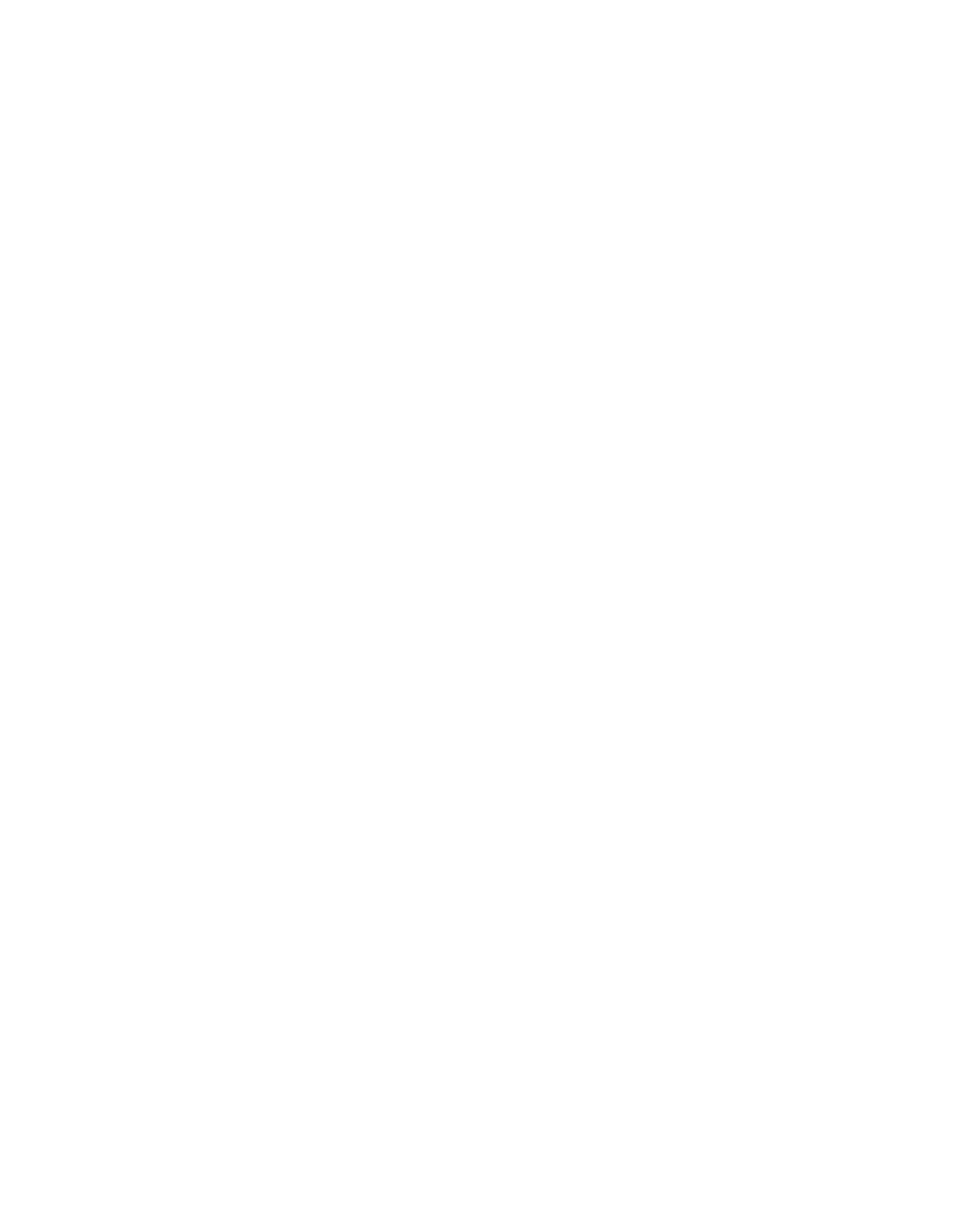# **INDUSTRIAL DISCHARGE PERMIT**

Pursuant to the provisions of Minnesota Statutes Chapter 473 as amended and the Waste Discharge

Rules for the Metropolitan Disposal System (MDS) permission is hereby granted to

# U of M - SE Steam Plant

# 600 SE Main St

# Minneapolis, MN 55414

for the discharge of Industrial Waste into public sewers within the community of Minneapolis tributary to the Metropolitan Council's Metropolitan Wastewater Treatment Plant.

This Permit is granted in accordance with the application previously submitted and in consideration of the plans, specifications and data contained in the application.

Discharge Limitations, Self-Monitoring and Reporting Requirements, Compliance Schedules, General Permit Conditions, and Specific Permit Conditions are contained in following sections of this Permit.

> EFFECTIVE DATE: EXPIRATION DATE: July 01, 2017 June 30, 2020

Issued by METROPOLITAN COUNCIL ENVIRONMENTAL SERVICES

L Pogarki

Jul 7, 2017

General Manager, or duly authorized representative Larry Rogacki, Assistant General Manager Support Services Business Unit

Date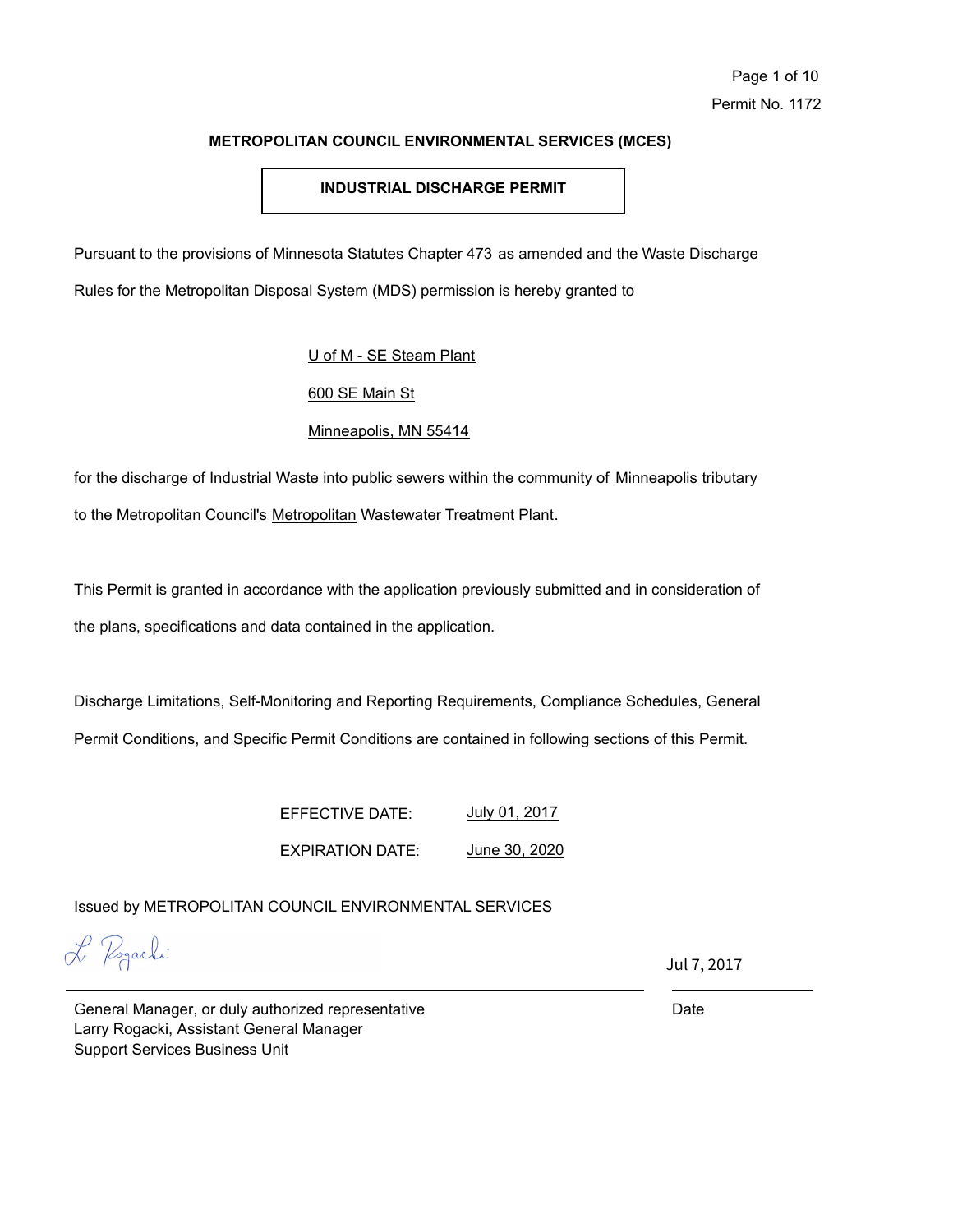#### A. Discharge Limitations

1. Discharge Limits at Sample Location(s):

The following Discharge Limits are based on the listed Rule(s) for the specified sampling location(s):

| Applicable<br><b>Rule</b>         | <b>Rule</b><br><b>Description</b>                     | <b>Regulated Pollutant</b>  | <b>Standard</b><br>(mg/L) |
|-----------------------------------|-------------------------------------------------------|-----------------------------|---------------------------|
| Waste<br>Discharge Rule<br>401.00 | <b>MCES Local</b><br>Pretreatment<br><b>Standards</b> | Cadmium                     | 1.0                       |
|                                   |                                                       | Chromium                    | 6.1                       |
|                                   |                                                       | Copper                      | 4.1                       |
|                                   |                                                       | Cyanide, total              | 4.1                       |
|                                   |                                                       | Lead                        | 1.0                       |
|                                   |                                                       | Mercury                     | 0.002                     |
|                                   |                                                       | Nickel                      | 6.1                       |
|                                   |                                                       | Zinc                        | 6.1                       |
|                                   |                                                       | pH Minimum (Standard Units) | 5.0                       |
|                                   |                                                       | pH Maximum (Standard Units) | 11.0                      |

| Process wastewater sump |
|-------------------------|
|                         |

Local pretreatment standards for metals and cyanide are the maximum for any 24 hour period.

pH standards are continuous and apply at all times.

MCES Local Pretreatment Standards are listed in Attachment B.

#### 2. Prohibited Waste Discharges

Prohibited wastes are specific in Waste Discharge Rule 406 and include, but are not limited to the following: (a) Flammable, explosive and corrosive wastes, gasoline, fuel oil, lubricating oil, hydraulic oil, motor oil, or grease; (b) Wastes that are likely to obstruct the flow within public sewers: grease, fat or oil of animal or vegetable origin, solid wastes, garbage, guts, bones, ash, sand, rags, lime, metal, wood, plastic, glass, or yard wastes; (c) Wastes that are likely to cause interference, pass-through, or operational problems: slug discharges, toxic chemicals, poisons, dyes, or inks; (d) Wastes that are likely to cause a public nuisance: noxious, malodorous, or foam producing substances; (e) Hazardous wastes, as defined by Minnesota Statutes; and (f) Waste generated outside of the Metropolitan Area.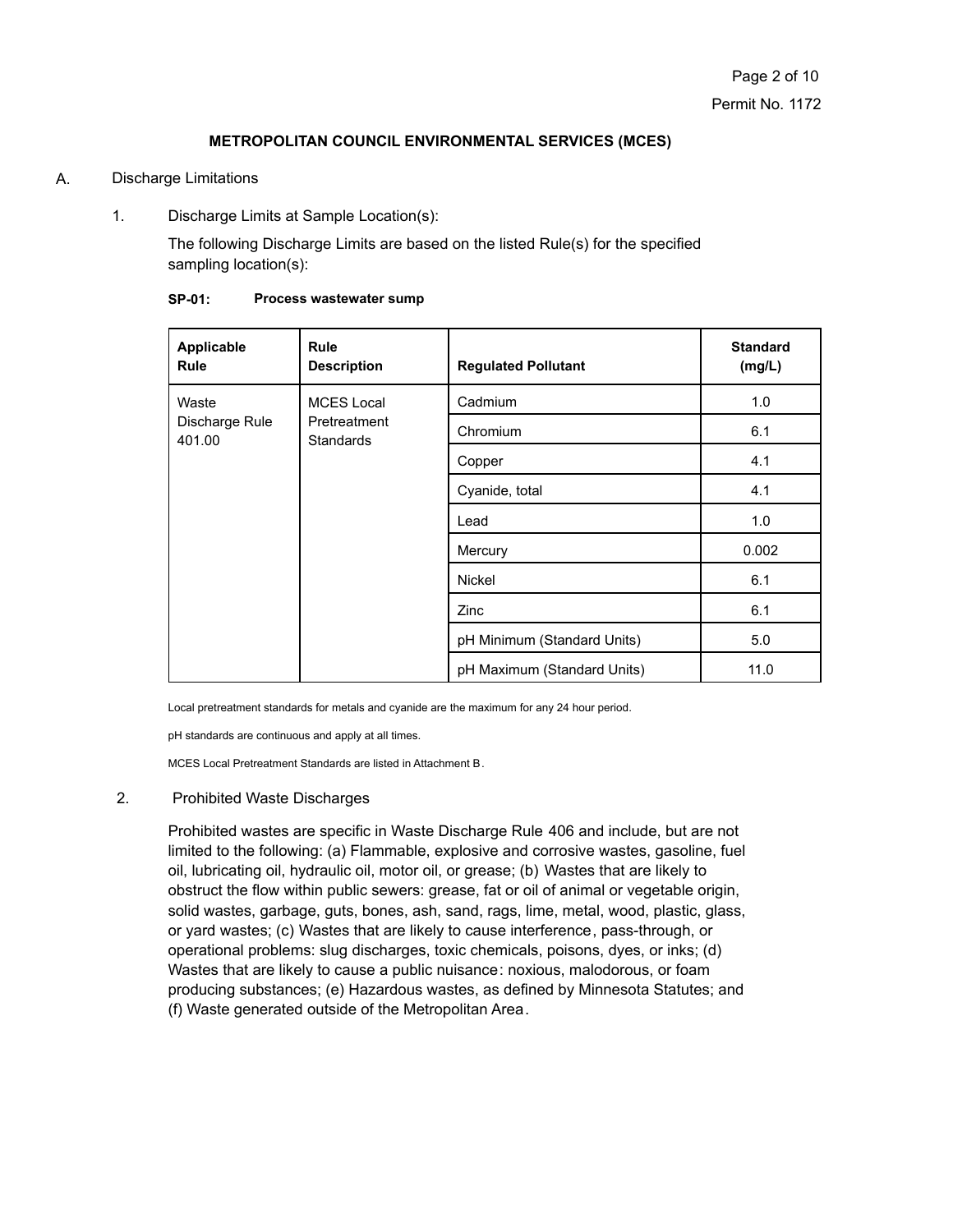#### B. Self-Monitoring and Reporting Requirements

- 1. Following are the specific monitoring point location(s), sample collection frequency, volume determination, sample compositing, and (if necessary) the calculation methods required by this Industrial Discharge Permit. Representative wastewater samples shall be collected at each sampling point (SP) by the Permittee in accordance with these requirements and Waste Discharge Rules 212, 213, and 215. **These samples shall be collected on normal operating days based on the corresponding frequency listed in Attachment A.** Analytical results from all daily composite samples shall be compared to the corresponding Discharge Limit(s) listed in Section A.1. for compliance determination, if applicable.
- i) Monitoring Point:

#### **SP-01: Process wastewater sump**

Process sump located at the northwest corner of the south basement.

ii) Collection Frequency:

Wastewater samples shall be collected once every half hour over the period of a normal operating day.

#### iii) Typical Operating Days:

Each calendar day with typical or greater than typical discharge activities, as allowed under this Permit, shall be considered one operating day. All other days shall be calculated as an appropriate fraction of one operating day.

#### iv) Volume Determination:

Reporting period volumes shall be determined using the incoming water meter and the ultrasonic effluent meter located near the process wastewater sump. Losses to evaporation shall be determined using the feed and bleed meter for the cooling tower and mathematical formula for boiler losses. Domestic waste volume shall be calculated using 20 gallons per employee per day. The effluent meter measures both the domestic and process discharges . (However, only process wastewater passes through the monitoring point.)

v) Compositing Method:

Samples shall be composited on an equal volume basis. Results from the analysis of the daily composite sample shall be compared to Discharge Limits listed in Section A.1. for compliance determinations.

#### vi) MCES Strength Charge:

The MCES Strength Charge is based on total facility concentrations for Chemical Oxygen Demand (COD) and Total Suspended Solids (TSS), and the total facility discharge volume for each reporting period. MCES Strength Charges are determined in accordance with Waste Discharge Rule 302.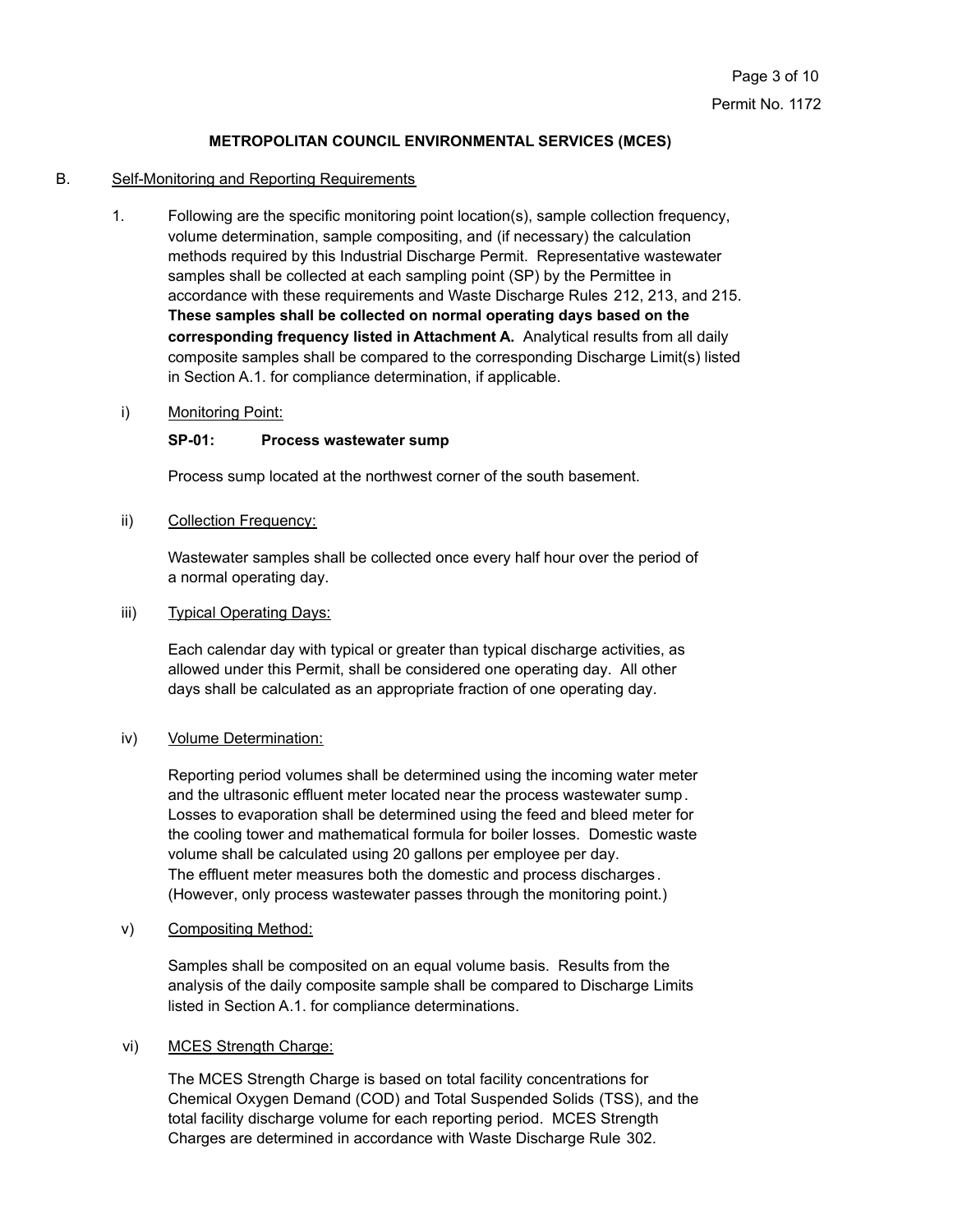### B. Self-Monitoring and Reporting Requirements (continued)

2. Parameters

Chemical analysis, in accordance with Waste Discharge Rule 216, of the sample(s) representing the waste discharged through the specific monitoring point(s), shall be performed for the following parameters:

#### **See Attachment A**

#### 3. Reporting Requirements

The following Self-Monitoring Reports (SMRs) shall be submitted as hard-copy or electronically using the MCES Industrial Online Reporting System at the specified frequency:

# a. Reporting Period Summary SMR

The Permittee shall submit a complete report **2** times per year, according to the following schedule:

| Reporting Period     | Report Due in MCES office by |
|----------------------|------------------------------|
| January 1 - June 30  | July 31                      |
| July 1 - December 31 | January 31                   |

A complete report consists of a Reporting Period Information SMR with the operations and water volume summary data for the reporting period, as well as all required attachments listed in Section F of this Permit. All certification questions shall be answered and other pertinent information shall be included, such as significant problems or process changes that have occurred each reporting period.

#### b. Sampling Results SMR

The Permittee shall submit a complete report by the last day of the month following the month in which the sample was collected. See Attachment A for the sampling frequency required for each listed parameter.

A complete report consists of a Sampling Results SMR and a copy of all laboratory data sheets for all samples reported on the SMR. The Permittee shall also submit all required attachments listed in Section F of this Permit. All certification questions shall be answered and any pertinent information shall be included.

# C. Compliance Schedule

The Permittee shall install additional pretreatment equipment and/or conduct necessary operation and maintenance to comply with the Discharge Limitations in accordance with the schedule set forth in:

# Not Applicable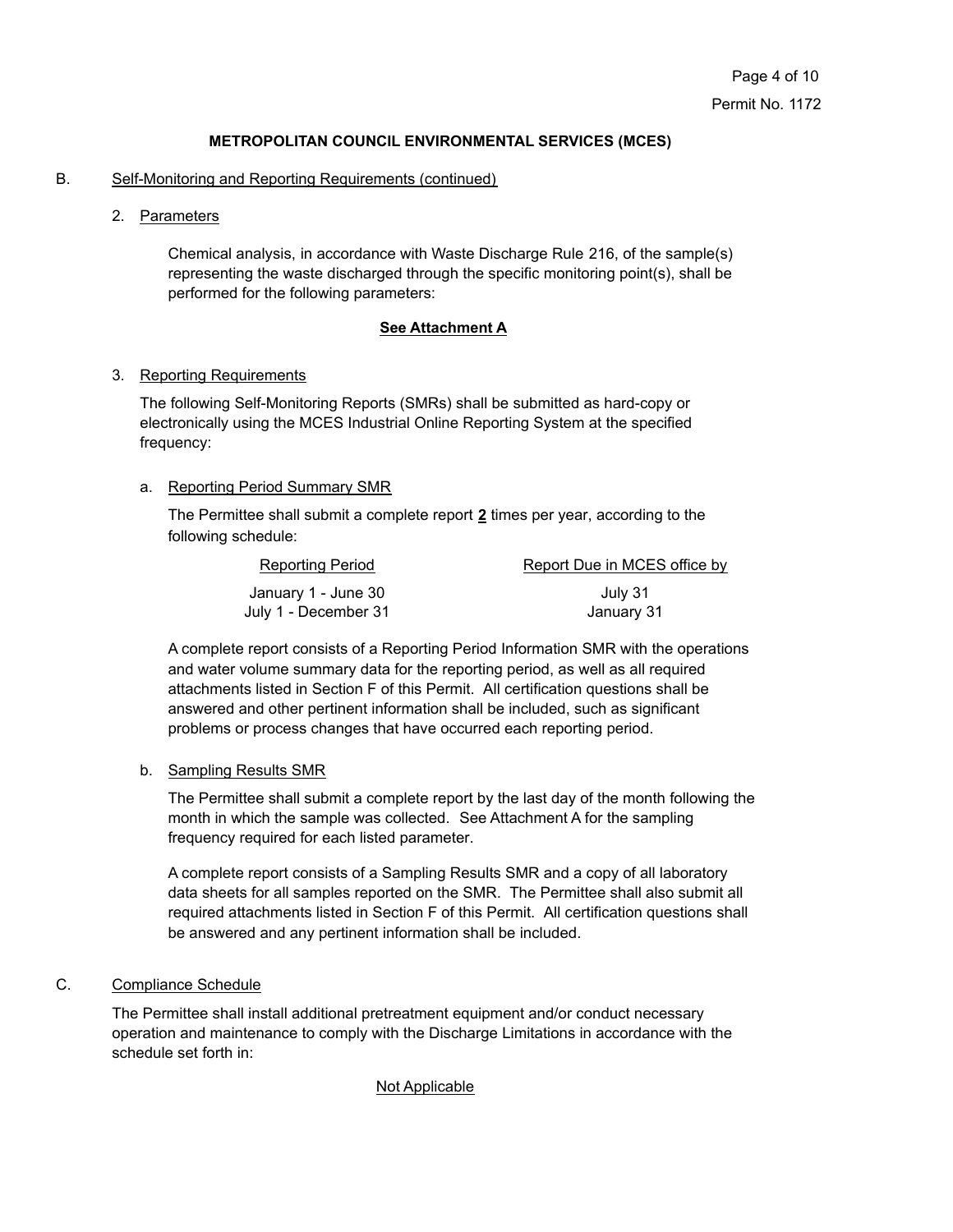# D. General Permit Conditions

- 1. All discharges into public sewers by the Permittee shall be in accordance with applicable provisions of the Waste Discharge Rules for the MDS and this Permit.
- 2. The Permittee shall not knowingly make any false statement, representation or certification in any record, report, plan or other document submitted to MCES.
- 3. This Permit shall not release the Permittee from any liability, duty or penalty imposed by local, state or federal statutes, regulations, ordinances or license requirements regarding waste disposal.
- 4. This Permittee shall take all reasonable precautions to minimize all accidental discharges including prohibited slugs, spills, and bypassess. Plans for the prevention and control of accidental discharges shall be submitted to the Industrial Waste & Pollution Prevention Section for approval within a specific period of time when required by MCES. **In the event of any significant accidental discharge, spill, or bypass, the Permittee shall IMMEDIATELY notify the Minnesota State Duty Officer at (651) 649-5451 and report the facility address, and other pertinent information.**

In accordance with Waste Discharge Rule 412, the Permitee shall post a permanent notice on an employee bulletin board or other prominent place advising employees how to notify the Minnesota State Duty Officer in the event of an accidental or prohibited slug discharge.

- 5. The Permittee shall notify the Industrial Waste & Pollution Prevention Section within 24 hours of becoming aware of any violation of the Discharge Limitations in Section A. of this Permit.
- 6. The Permittee shall pay applicable Permit fees, Strength Charges, Load Charges, self-monitoring report late fees, and other cost recovery fees assessed by MCES.
- 7. In accordance with Waste Discharge Rule 211, the Permittee shall not assign or transfer an Industrial Discharge Permit to a new owner, or a new location, without the written approval of MCES.
- 8. In accordance with Waste Discharge Rule 214, the Permittee shall unconditionally allow MCES personnel to enter the Permittee's premises for the purposes of inspection, monitoring, records review or any other actions, needed to verify information received by MCES or determine compliance with the Waste Discharge Rules and this Permit. The Permittee shall not place conditions upon entry of MCES personnel to the Permittee's premises. In the event that an employee of MCES signs any document agreeing to conditions of entry, including, but not limited to confidentiality of information, this Permit supersedes any such agreement.
- 9. The Permittee shall retain its waste disposal records, in accordance with Waste Discharge Rule 214, for a period of not less than three years.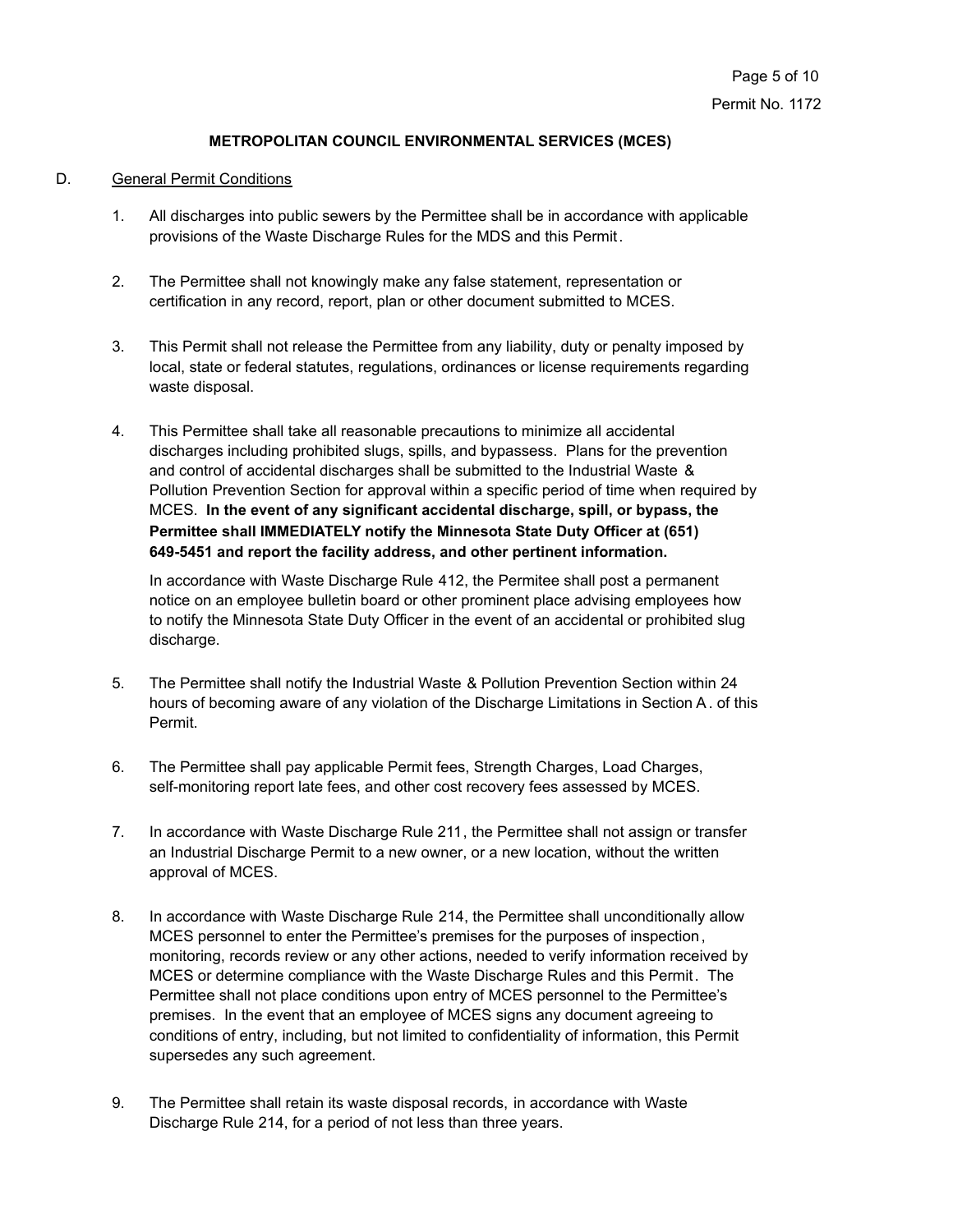# D. General Permit Conditions (continued)

- 10. The analytical results for all wastewater monitoring conducted during each reporting period, at the monitoring points(s) specified in this Permit or at points representing the industrial discharge through the monitoring point(s), including in-house sampling and analysis, shall be submitted with each Sampling Results SMR. All analytical results shall include the operating day discharge volume. Permittees conducting more than one sampling event, in accordance with Permit requirements in Section B, during a reporting period, shall compute an arithmetic average for all parameters subject to EPA Categorical Pretreatment Standards. The average operating day discharge volume shall also be included. All instantaneous field pH results taken during sampling events shall be submitted with the Sampling Results SMR. Unless otherwise noted, only the in-house continuous pH charts corresponding to sampling events are required to be submitted. For all cases where a pH range is required, the minimum and maximum value in the range of measured values shall be listed.
- 11. If applicable, the Permittee shall install, operate, and maintain sampling and monitoring devices in proper working order at the Permittee's expense.
- 12. The Permittee shall notify the Industrial Waste & Pollution Prevention Section at least 60 days prior to making changes, such as:
	- moving, adding, or replacing processes or equipment, or
	- modification of the wastewater monitoring point, or
	- installation or modification of wastewater pretreatment equipment, or
	- any other operational changes that would significantly affect the volume or characteristics of the wastewater discharged.

This Permit shall then be subject to modification or reissuance in accordance with Waste Discharge Rules 206-209.

- 13. The Permittee shall be subject to civil liability as a result of discharges which violate the Waste Discharge Rules, applicable federal pretreatment standards or requirements, or any requirement or condition contained in this Permit. Further, any violation may also result in the Permittee being subject to civil and/or criminal penalties in the amount of \$1,000 per day, 90 days imprisonment, or both.
- 14. Information and data that Permittees submit to MCES shall be available to the public as required by Waste Discharge Rule 221, the Minnesota Government Data Practices Act, Minnesota Statutes, chapter 13, 40 CFR part 403.14 or any other applicable law. The Permittee may make a written request that certain submitted information remain confidential by submitting the Confidential Business Information Request Form. If MCES determines that this information is eligible for classification as confidential, then the information will not be made available to the public. Information determined to be confidential will remain available only to MCES or any other public agency with the authority to view such information. Information that MCES needs to determine applicable regulations, compliance with the Waste Discharge Rules, or characteristics of the wastewater discharge cannot be deemed confidential.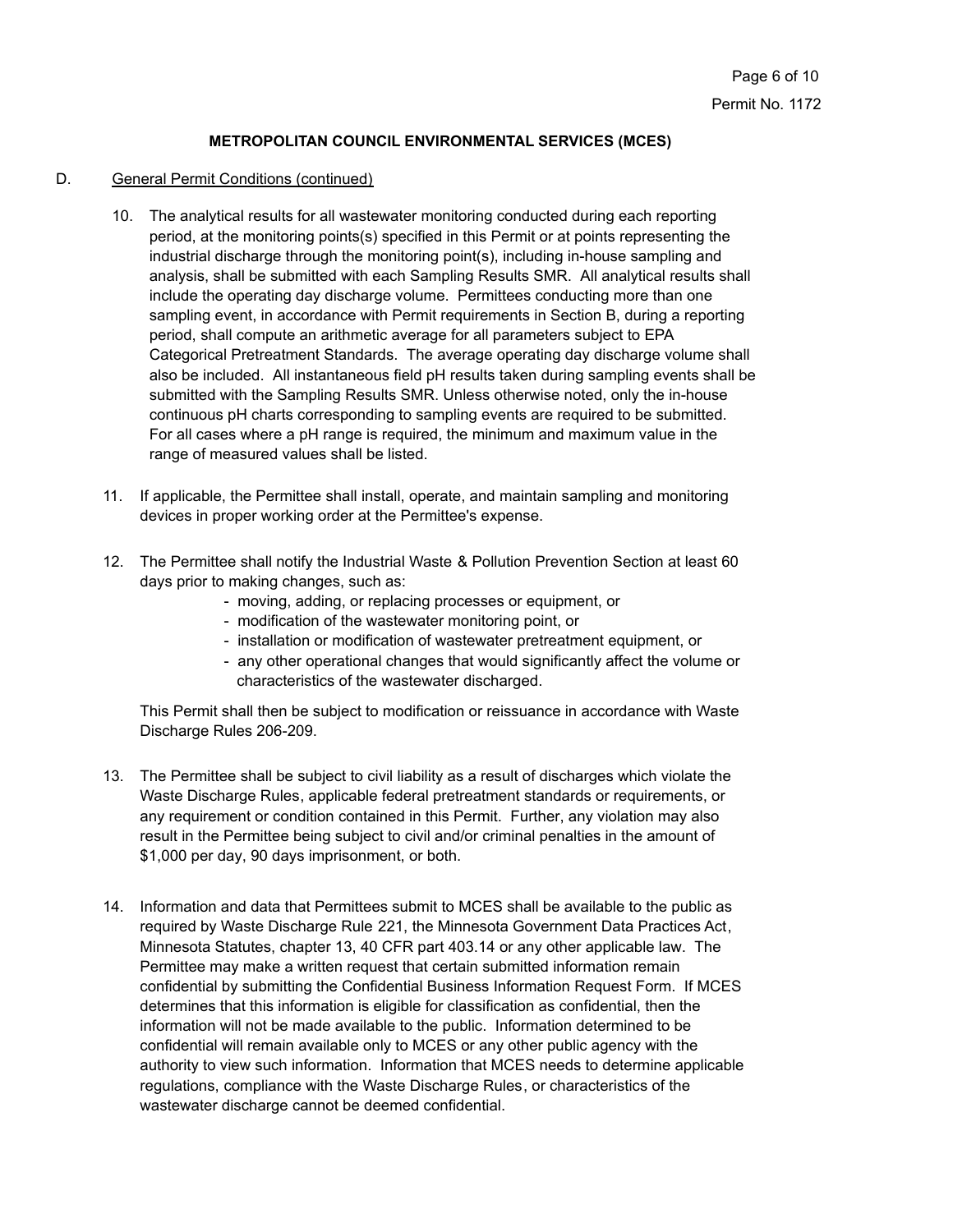### E. Specific Permit Conditions

- Wastewater Volume Review The results of the wastewater volume review conducted prior to the reissuance of this Industrial Discharge Permit indicate that the Permittee is not required to pay additional Sewer Availability Charge (SAC) units at this time. Future increases in wastewater volume discharged to the Metropolitan Disposal System will be subject to SAC payment requirements. 1.
- 2. The Permittee shall calibrate the effluent meter semi-annually.
- As detailed in Section 406.15 of the Waste Discharge Rules, at no time shall the discharge exceed 150 degrees Fahrenheit. 3.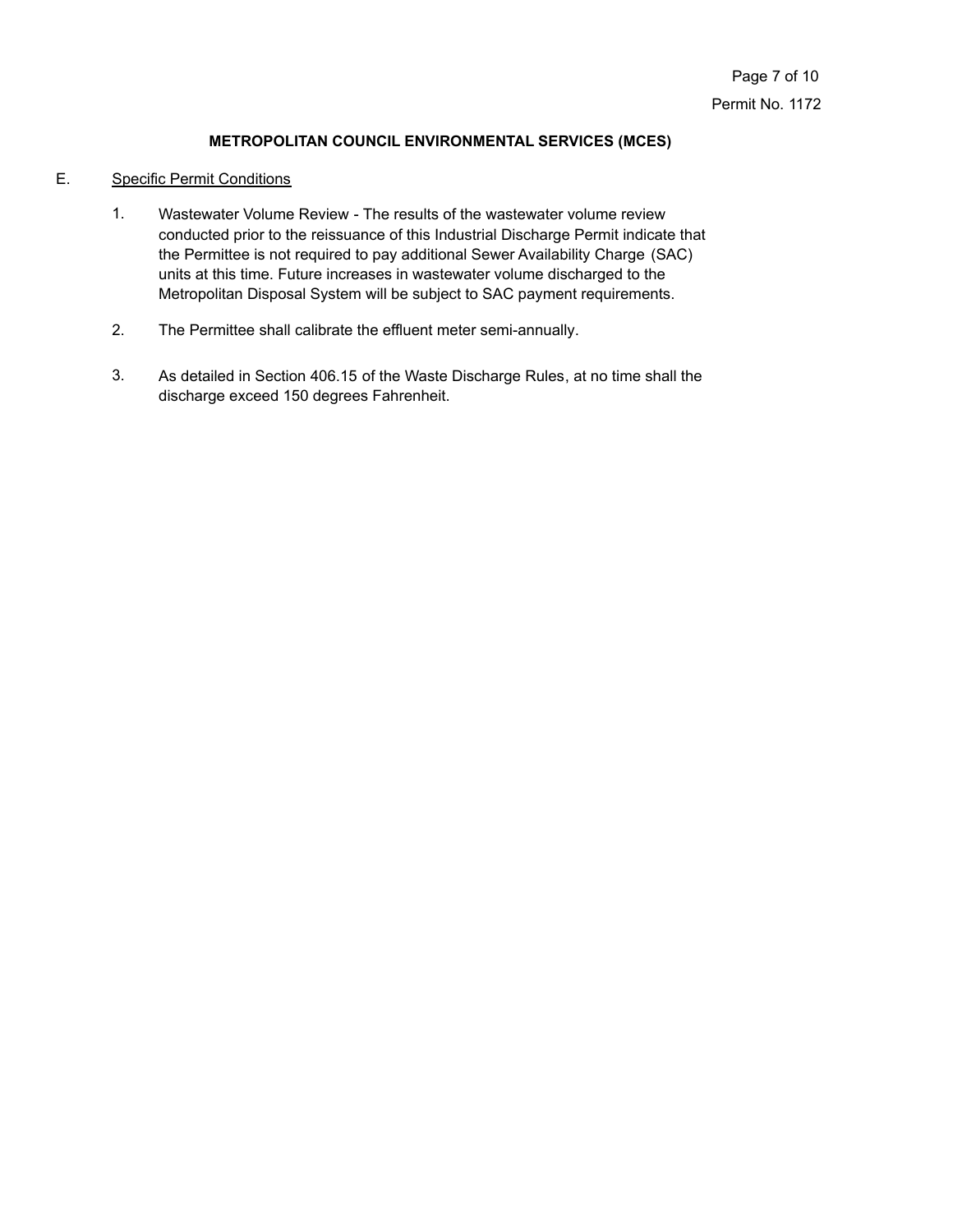# F. Required SMR Submittals

# Sampling Results SMR

The following items shall be submitted as an attachment to each submitted Sampling Results SMR:

- The analytical results for all wastewater monitoring conducted during each reporting period, at the monitoring points(s) specified in this Permit or at points representing the industrial discharge through the monitoring point(s), including in-house sampling and analysis, shall be submitted with each Sampling Results SMR. 1.
- The Permittee shall monitor the pH of the 24 hour composite sample, in addition to collecting a grab sample for pH analysis. The composite pH shall be submitted as part of each Sampling Results SMR. 2.
- The Permittee shall collect a grab sample for pH analysis according to Standard Method 4500-H+ on sampling days and submit these pH readings with each Sampling Results SMR. 3.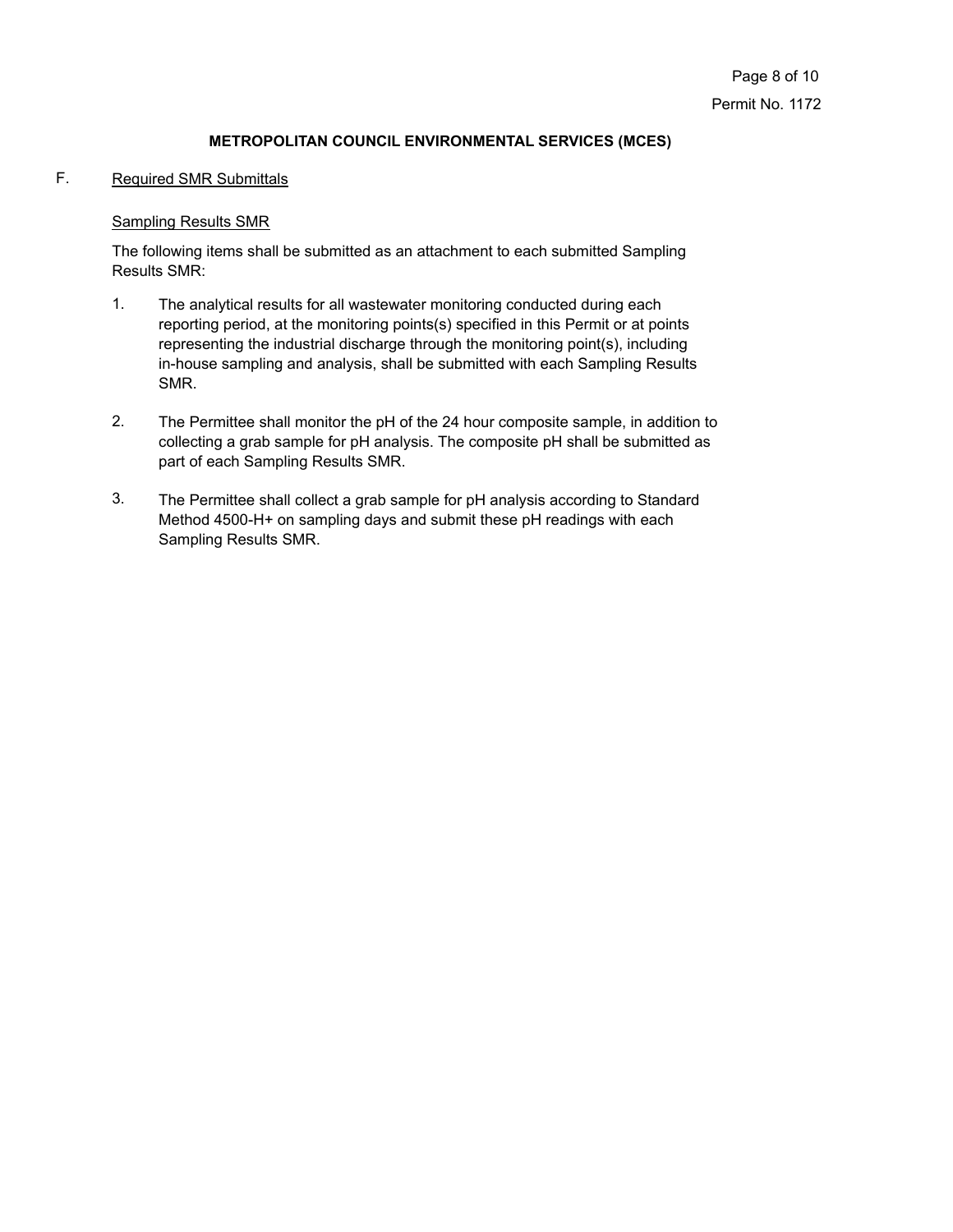# **Attachment A**

Sampling Requirements from Section B.2.

#### **Sampling Location: SP-01 - Process wastewater sump**

| Analytical<br><b>Method</b><br>(1) | <b>Analyte Description</b>    | <b>Minimum Sample</b><br><b>Collection Frequency</b><br>(2) |
|------------------------------------|-------------------------------|-------------------------------------------------------------|
| <b>SM</b><br>4500-H+               | Instantaneous Field pH        | One Sample<br>Semi-Annually                                 |
| See $(3)$<br><b>Below</b>          | Composite pH                  | One Sample<br>Semi-Annually                                 |
| <b>SM 2540D</b>                    | <b>Total Suspended Solids</b> | One Sample<br>Semi-Annually                                 |
| EPA 410.4                          | Chemical Oxygen Demand        | One Sample<br>Semi-Annually                                 |

All samples shall be collected, preserved and analyzed in accordance with the procedures and methods established above (1) and/or in 40 Code of Federal Regulations Part 136 and amendments.

(2) Sampling and/or analysis is not required during reporting periods when there is no discharge to the Metropolitan Disposal System.

(3) MCES recognizes that the "Sample Handling and Preservation" does not fully adhere to Standard Method 4500-H+, however, all other requirements of Standard Method 4500-H+ shall be followed to obtain the pH measurement(s).